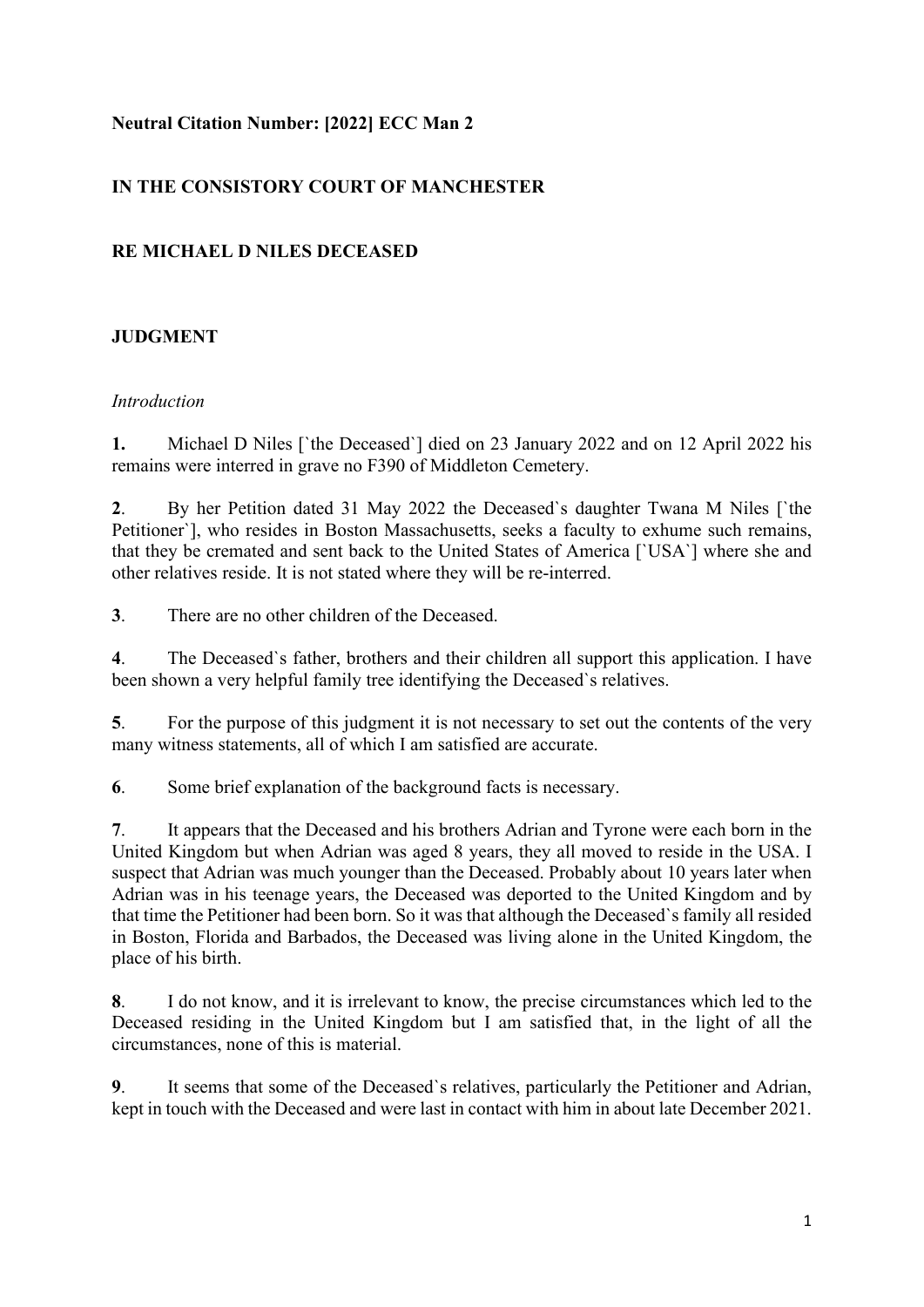**10**. After the Deceased`s death I assume that unsuccessful efforts were made to contact his family. I do not know the extent of such efforts but I note that no funeral took place for about 2½ months.

**11**. On 3 May 2022 the Deceased`s father Emerson received a call through a social media platform that the Deceased had died and on the following day contact was made with the Greater Manchester Police Coroner`s Office who confirmed that the Deceased had died and had been interred in Middleton Cemetery. The rest of the family were informed and thereafter, Adrian discovered from the manager of the flats in which the Deceased had resided that all of his belongings had been disposed of.

**12**. The Deceased`s remains were interred in a casket made of wood in grave F390. Fortunately, there are no other interments in that grave and given that the burial was only just over two months ago I am satisfied that in principle any exhumation can be carried out without difficulty.

**13**. Rochdale Borough Council, which is responsible for Middleton Cemetery, consents to any exhumation taking place.

**14**. Rule 14(1) of the Faculty Jurisdiction Rules 2015, as amended by the Faculty Jurisdiction (Amendment) Rules 2019, provides that I may order that any proceedings should be determined on consideration of written representations instead of at a hearing if I consider it is expedient to do so. Given that the Petitioner and all other members of her family are abroad I have thought it unnecessary to inform the Petitioner that I was minded to determine this application on the basis of written representations as I am sure that she would have readily assented to my adopting such a procedure. Moreover, the conclusion I have reached in relation to this application makes it unnecessary to do so.

**15**. I thus determine this application on the basis of written representations.

**16**. I have no doubt that the discovery by the Petitioner and her family of the death of the Deceased and his subsequent interment in England has been very distressing and upsetting for them all. I thus propose to determine this application with all due expedition in order to attempt to mitigate such distress and upset so caused.

*The legal principles to be applied* 

**17**. Having set out the factual background I turn to the legal principles which I must apply.

**18**. I have a discretion as to whether I should grant a faculty. The starting point for the exercise of such discretion was conveniently explained by Steel Ch in *Re Matheson (Decd)* [1958] 1 WLR 246, at 248, when he stated:

 `From the earliest times it has been the natural desire of most men that after death their bodies shall be decently and reverently interred and should remain undisturbed. Burial in consecrated ground secured this natural desire, because no body so buried could lawfully be disturbed except in accordance with a faculty obtained from the church court. As all sorts of circumstances which cannot be foreseen may arise which make it desirable or imperative that a body should be disinterred, I feel that the court should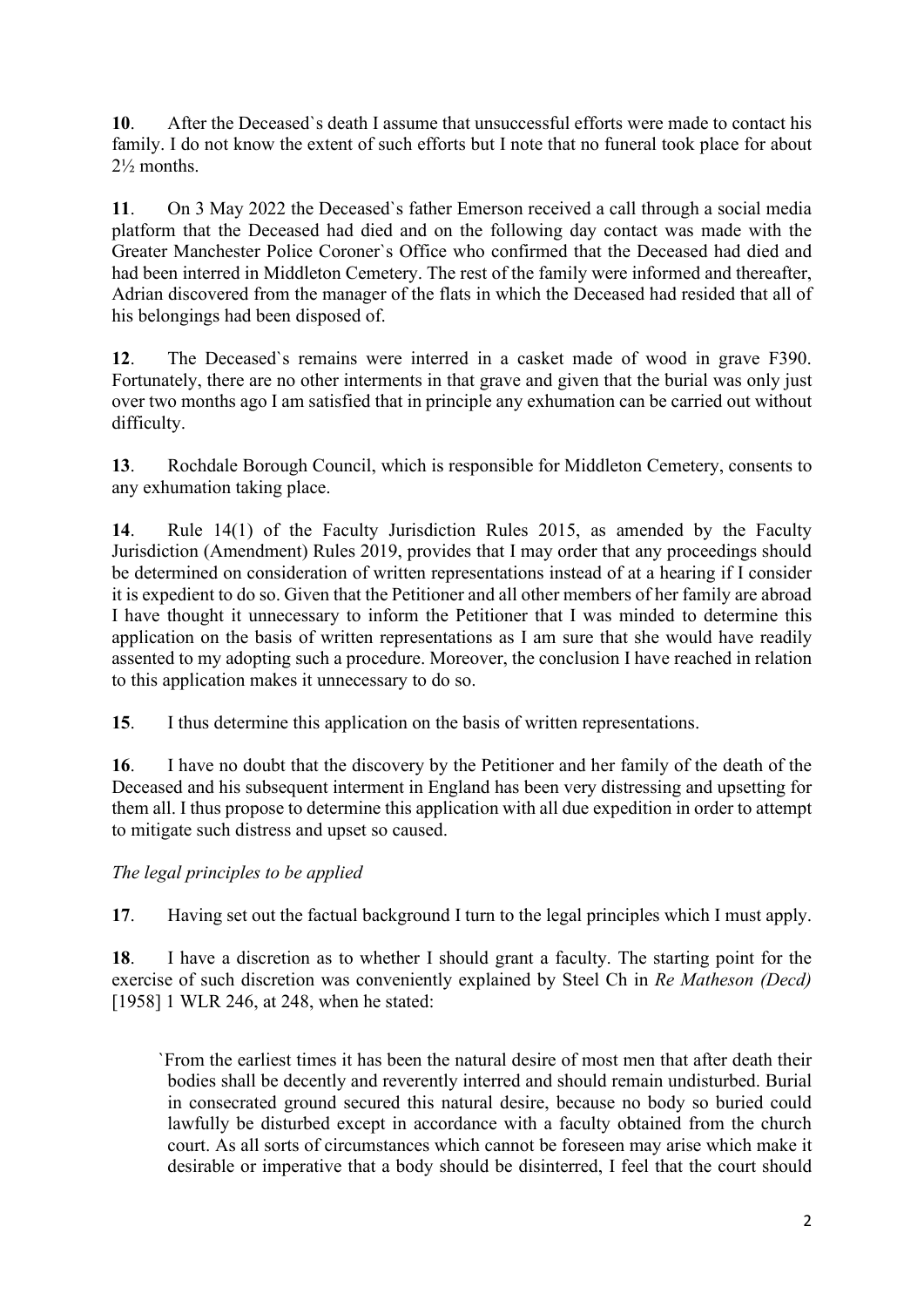always be slow to place any fetter on its discretionary power or to hold that such fetter already exists. In my view there is no such fetter, each case must be considered on its merits and the chancellor must decide, as a matter of judicial discretion, whether a particular application should be granted or refused.`

**19**. However, there is a presumption against exhumation. This derives from the Christian theology of burial that the disposal of the dead, whether by way of burial or cremation, has an aura of permanence about it. So, in `*Theology of Burial*` the then Bishop of Stafford, the Rt Revd Christopher Hill, wrote:

 `The permanent burial of the physical body / the burial of cremated remains should be seen as symbolic of our entrusting the person to God for resurrection. We are commending the person to God, saying farewell to them (for their `journey`), entrusting them in peace for the ultimate destination, with us, in the heavenly Jerusalem. This commending, entrusting, resting in peace does not sit easily with `portable remains`, which suggests the opposite: reclaiming, possession, and restlessness; a holding on to the `symbol` of a human life rather than a giving back to God. … In general, therefore, the reluctance to agree to faculties for exhumation is well grounded in Christian theology and eschatology. It is also right generally from the point of view of the mourner, who must learn to let go for their psychological and spiritual health`.

**20**. This was cited in *In Re Blagdon Cemetery* [2002] 3 WLR 603, at 609: the revised text is at 7 Ecc LJ 447.

**21**. A similar approach appears in the *Guidance for best practice for treatment of human remains excavated from Christian burial grounds in England* [English Heritage / Church of England 2005] which states:

`In summary, it is central to Christian theology that, after death, the human body ceases to have any significance for the ongoing resurrected spiritual life of the individual. However, following death, the physical remains should be treated with respect and reverence, even though ultimately it is the fate of the soul, rather than of the physical remains, which matters. `

**22**. Such presumption also exists in English secular law which provides that there is no ownership of human remains, that it is a criminal offence to disturb human remains without lawful permission and that there is no legal right to exhume human remains. Such reflects a secular culture in which the norm is that the remains of a deceased person should not be disturbed once they have undergone the initial act of interment.

**23**. The question thus arises: in what circumstances should a court allow the disturbance of remains as an exception to such presumption of permanence.

**24**. In *Re Christ Church Alsager* [1999] 1 All ER 117 the Chancery Court of York concluded, at 122, that when determining an application to grant a faculty for an exhumation the critical question for a Chancellor is -

 `Is there a good and proper reason for exhumation that reason being likely to be regarded as acceptable by right thinking members of the Church at large? If there is he should grant faculty. If not, he should not. `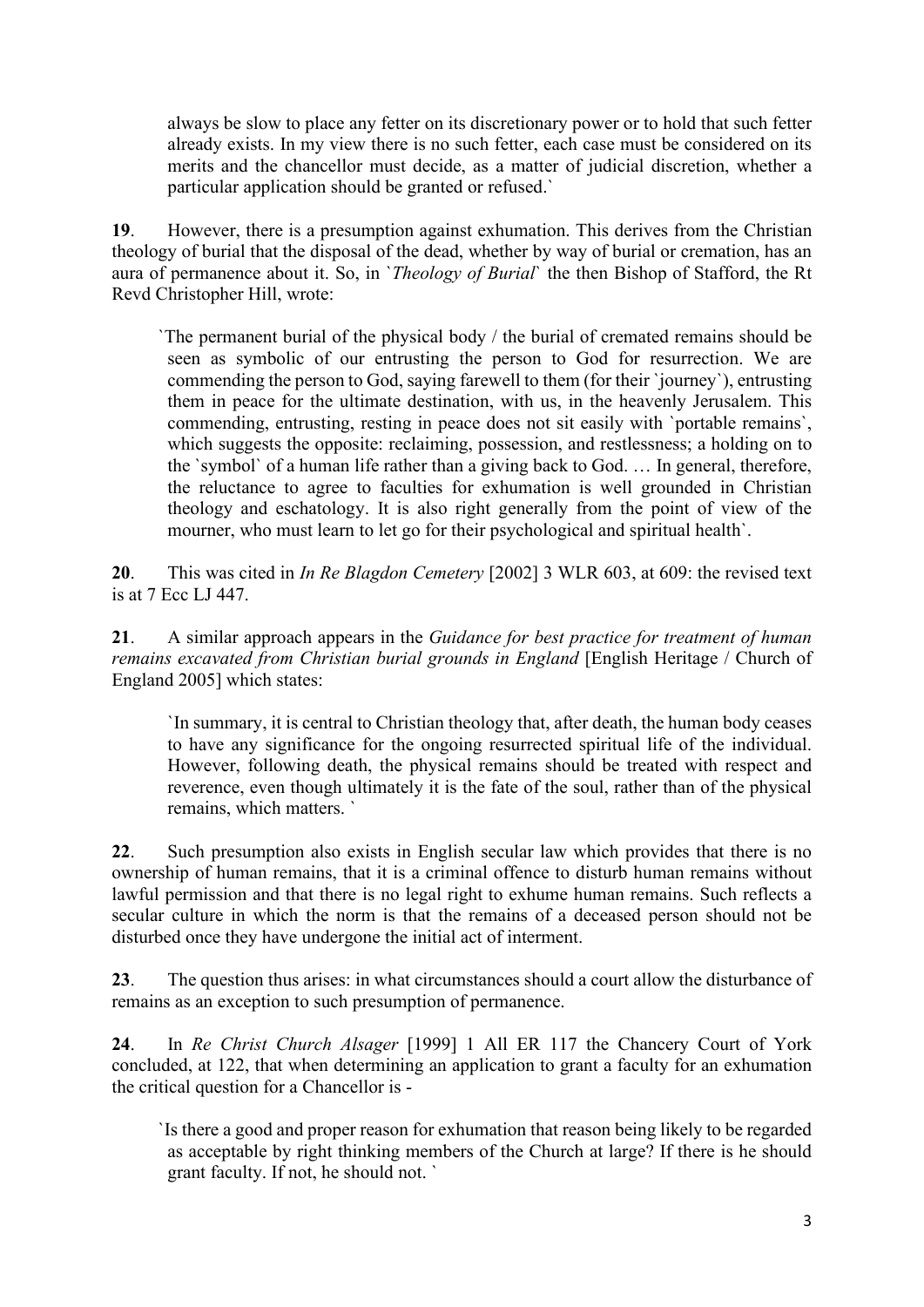**25**. In *In Re Blagdon Cemetery* the Arches Court of Canterbury observed that there were practical difficulties associated with the test formulated in *Re Christ Church Alsager* and, at 610, concluded thus:

 `33. We have concluded that there is much to be said for reverting to the straightforward principle that a faculty for exhumation will only be exceptionally granted. Exceptional means `forming an exception` (Concise Oxford Dictionary (8<sup>th</sup>) edn, 1990)) and guidelines can assist in identifying various categories of exception. Whether the facts in a particular case warrant a finding that the case is to be treated as an exception is for the chancellor to determine on the balance of probabilities.

…

 35. The variety of wording that has been used in judgments demonstrates the difficulty in identifying appropriate wording for a general test in what is essentially a matter of discretion. We consider that it should always be made clear that it is for the petitioner to satisfy the consistory court that there are special circumstances in his/her case which justify the making of an exception from the norm that Christian burial (that is burial of a body or cremated remains in a consecrated churchyard or consecrated part of a local authority cemetery) is final. It will then be for the chancellor to decide whether the petitioner has so satisfied him/her`.

**26**. The court went on to consider various factors which may be argued in support of an exhumation, including medical reasons, lapse of time and mistake.

**27**. The guidance confirmed in *Re Blagdon Cemetery* was confirmed in *In Re St Nicholas Sevenoaks* [2005] 1 WLR 1011.

## *Conclusions*

**28**. Applying the test in *Re Blagdon Cemetery*, I turn to consider the facts of this case. For me to grant this faculty I must be satisfied that it is established by the Petitioner, on a balance of probabilities, that the facts here justify an exception to the general presumption of the permanence of Christian burial.

**29**. I am wholly satisfied that there are exceptional circumstances why the general presumption of the permanence of Christian burial should not apply in this case. Had the Petitioner and her family known of the Deceased`s death, they would have arranged for him to be cremated here and such cremated remains to be sent to the USA. They believe that such would have been his wish. That they did not know of his death is very unfortunate but in my judgment that should not lead to a conclusion in which the Deceased`s mortal remains should continue to be in Middleton Cemetery, a place where in practical terms no one can visit or pay their respects.

**30**. I have considered whether I should impose a condition that the Deceased`s remains having been interred in consecrated ground, they should in due course be re-interred in consecrated ground. I do not impose such a condition as I do not know what, if any, religious beliefs the Deceased had and it may not have been the choice of the Petitioner that such remains